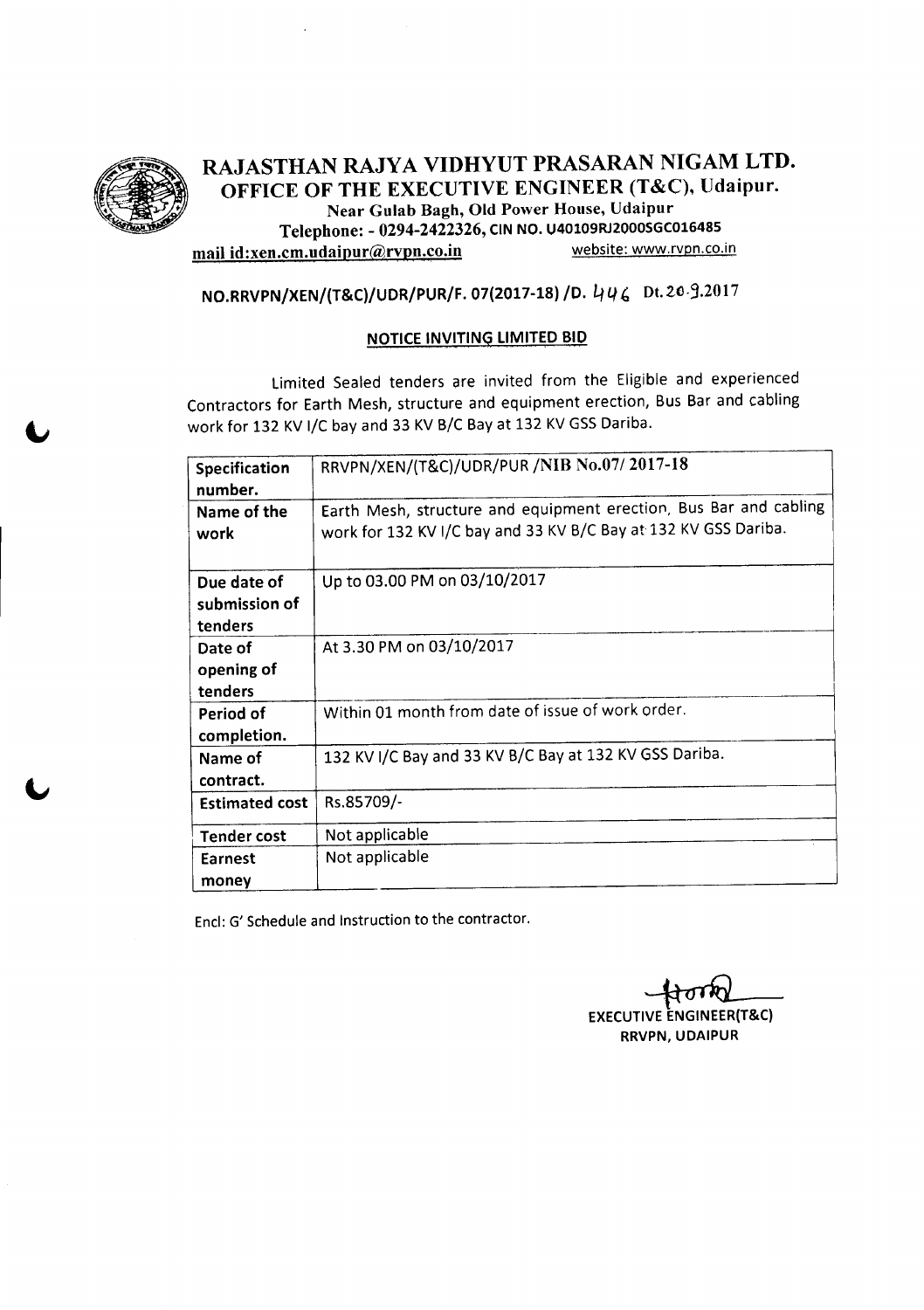#### **G - SCHEDULE FOR THE WORK OF EARTH MESH,STRUCTURE ERECTION FOUIPMENT** ERECTION,BUS BAR AND CABLING OF <sup>132</sup> KV IIC AND <sup>33</sup> KV *BIC* BAY AT <sup>132</sup> KV GSS **DARIBA**

## WBS No.:- AUMI/1S.57.01

|                           | RVPN BSR-2011 issued vide L.No. RVPN/SE(Contracts-II)/XEN-4/F. D. 45 JAIPUR, DATED 21/04/2017               |        |         |     |             |  |  |
|---------------------------|-------------------------------------------------------------------------------------------------------------|--------|---------|-----|-------------|--|--|
| <b>BSR</b><br>ltem<br>No. | <b>Description</b>                                                                                          | Unit   | Rate    | Qty | Total       |  |  |
| 1                         | <b>EARTH MESH WORK</b>                                                                                      |        |         |     |             |  |  |
| A                         | Laying of earth mesh with 25mm/28mm.dia. M.S.Rod at a depth of 0.80 metre from top                          |        |         |     |             |  |  |
|                           | level of foundations, including excavation of trench of required depth and back filling of                  |        |         |     |             |  |  |
|                           | the same, transportation of M.S.Rod from site store to locations, welding of M.S.Rod to                     |        |         |     |             |  |  |
|                           | M.S.Rod along the length at crossings and with earth electrodes as per drawing,                             |        |         |     |             |  |  |
|                           | application of bitumen compound and covering withbitumen impregnated tape on all                            |        |         |     |             |  |  |
|                           | welded joints for the type of soil prevalent at 0.80 meter below top level of                               |        |         |     |             |  |  |
|                           | foundations(M.S.Rod of above sizes & M.S.Flat as required shall be made available by                        |        |         |     |             |  |  |
|                           | RVPN).                                                                                                      |        |         |     |             |  |  |
|                           | a) In case electricity is made available by RVPN without charges.                                           |        |         |     |             |  |  |
|                           | ii) Hard soil/Murram/black cotton soil                                                                      | Metres | 26.00   | 210 | 5460        |  |  |
| в                         | Laying of earthing risers of 50x6mm/50x10mm/50x12mm size M.S.Flat at a depth of                             |        |         |     |             |  |  |
|                           | 0.80 metre from top level of foundations, including excavation of trench of required                        |        |         |     |             |  |  |
|                           | depth and backfilling of the same, transportation of M.S.Flat from site store to locations.                 |        |         |     |             |  |  |
|                           | preparation of risers, bending as per requirement(after heating if necessary), fixing on                    |        |         |     |             |  |  |
|                           | and welding/bolting to equipment/structure and peaks of structures, laying in the trench,                   |        |         |     |             |  |  |
|                           | welding to the earth mesh of M.S.Rod as per drawing, including welding of extra length                      |        |         |     |             |  |  |
|                           | of M.S.Flat if required, application of bitumen compound and covering with bitumen                          |        |         |     |             |  |  |
|                           | impregnated tape on all welded joints, painting of all surfaces of risers above ground                      |        |         |     |             |  |  |
|                           | level with red oxide and green paint, for the type of soil prevalent at 0.80 metre below                    |        |         |     |             |  |  |
|                           | top level of foundations(M.S.Rod of above sizes & M.S.Flat as required shall be made<br>availablel by RVPN) |        |         |     |             |  |  |
|                           | a) In case electricity is made available by RVPN without charges.                                           |        |         |     |             |  |  |
|                           | ii) Hard soil/Murram/black cotton soil                                                                      | Metres |         |     |             |  |  |
| C.                        | Placing /Driving of earth electrode of 25/28mm dia M.S.Rod of length 3.30                                   |        | 28.00   | 260 | 7280        |  |  |
|                           | metres(approx.) to a depth of -3.80 metres from the top level of foundations, including                     |        |         |     |             |  |  |
|                           | excavation of pit as required and back filling of the same, transportation of M.S.Rod                       |        |         |     |             |  |  |
|                           | from site store to locations, cutting of M.S.Rod to desired length preparation of one end                   |        |         |     |             |  |  |
|                           | as spike if necessary, welding of earth electrode to earth mesh of M.S.Rod as per                           |        |         |     |             |  |  |
|                           | drawing, application of bitumen compound and covering with bitumen ;impregnated                             |        |         |     |             |  |  |
|                           | tape on all welded joints, for the type of soil prevalent at 4.80 metres below top level of                 |        |         |     |             |  |  |
|                           | foundations (M.S.Rod of above sizes & M.S.Flat as required shall be made availablel by                      |        |         |     |             |  |  |
|                           | RRVPN).                                                                                                     |        |         |     |             |  |  |
|                           | a)In case electricity is made available by RRVPN without charges<br>iii) Soft rock                          |        |         |     |             |  |  |
| 2                         | ERECTION ON SUB-STATION STEEL STRUCTURES columns beams lighting mast                                        | Nos.   | 532.00  | 10  | 5320        |  |  |
|                           | and equipment, structures (excluding Circuit Breakers and Capacitor Banks) of all types                     |        |         |     |             |  |  |
|                           | including transportation of structure members, nuts & Bolts, washers etc. from site                         |        |         |     |             |  |  |
|                           | strore to locations, their assembly, placing on foundaion , fixiing of template, with                       |        |         |     |             |  |  |
|                           | foundation bolts as required, levelling and preparing for grouting as required, but                         |        |         |     |             |  |  |
|                           | excluding grouting, erection after grouting and tightening and punching of nuts &                           |        |         |     |             |  |  |
|                           | bolts. (Maximum height of structuresl upto 20 metres).                                                      |        |         |     |             |  |  |
| 3                         | <b>Bus-Bar Work</b>                                                                                         | M. T.  | 2321.00 |     | 1.65 3829.7 |  |  |
| A                         | Stringing of 220 KV, 132 KV, 33 KV & 11 KV Bus B of ACSR Conductor, including                               |        |         |     |             |  |  |
|                           | transportation of conductor, disc insulator and tension hardware from site stores to                        |        |         |     |             |  |  |
|                           | location, laying and cutting requiredlengthof conductor cleaning and assembly of disc                       |        |         |     |             |  |  |
|                           | insulators as required along with fitting of bolted type or compression type tension                        |        |         |     |             |  |  |
|                           |                                                                                                             |        |         |     |             |  |  |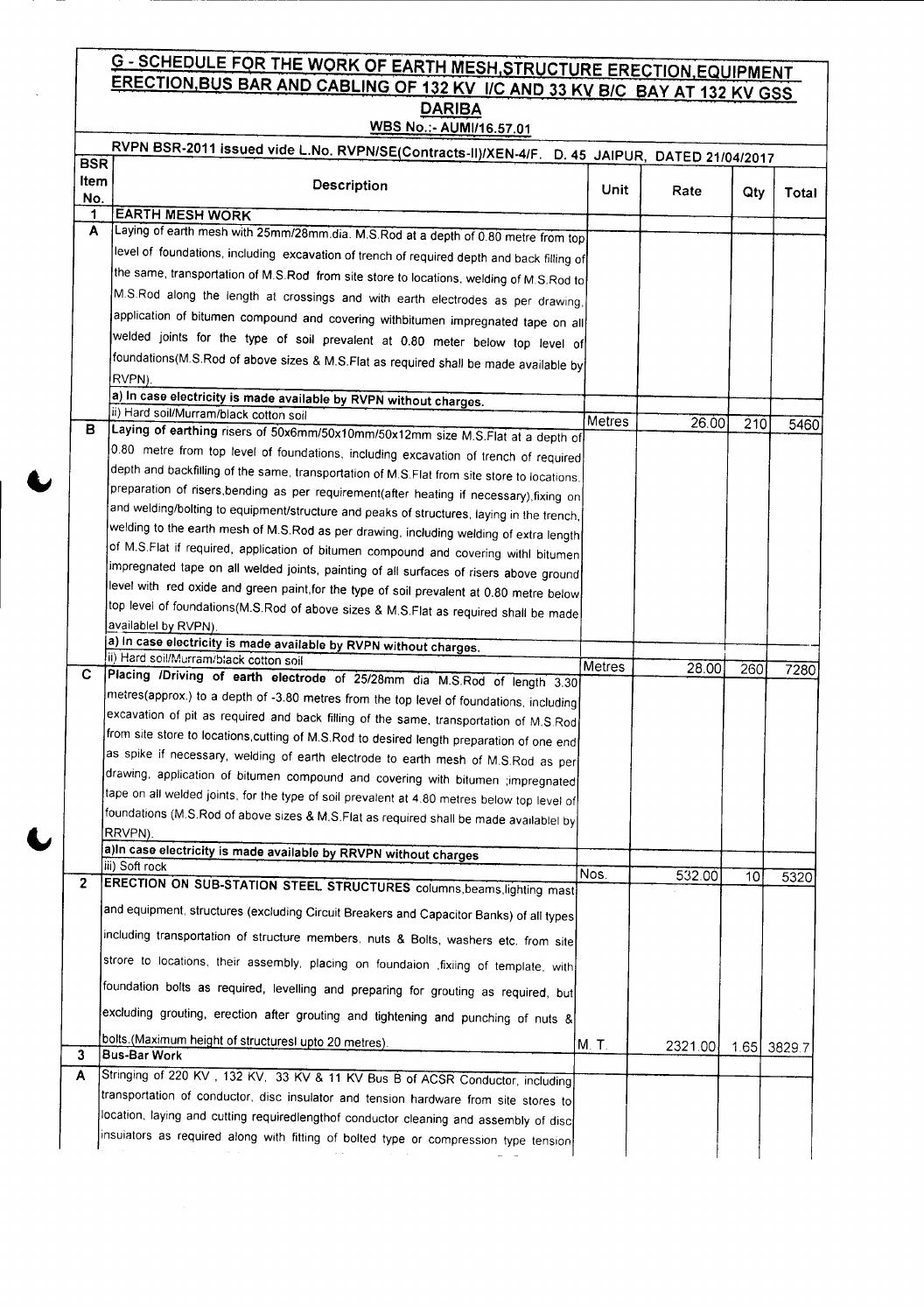|              | hardware as made available (compression Machine shall be provided by RVPN on rent                                                                                                  |         |                    |                     |              |
|--------------|------------------------------------------------------------------------------------------------------------------------------------------------------------------------------------|---------|--------------------|---------------------|--------------|
|              | free basis), making upto to one end stringing of conductors between the beams with                                                                                                 |         |                    |                     |              |
|              | specified sag and tension, also equalising sag and fitting spacers and spacers T-                                                                                                  |         |                    |                     |              |
|              | Clamps for twin conductor for three phases of conductors in each bus - section                                                                                                     |         |                    |                     |              |
|              | ii) Single ACSR Zebra                                                                                                                                                              | Section | 1165.00            | 1                   | 1165         |
| в            | JUMPERS of ACSR Conductor (3 nos. Y type) between bus to equipment or Between                                                                                                      |         |                    |                     |              |
|              | equipment to equipment or between bus to bus, including transportation of conductor,<br>disc insulator and hardware from site store to location, cleaning and assembly of disc     |         |                    |                     |              |
|              | insulator as requried aalone with fitting of suspention hardware and erection as                                                                                                   |         |                    |                     |              |
|              | requrired, cutting required length of conductor, marking connections fixing of spacers &                                                                                           |         |                    |                     |              |
|              | spacers t-clamp as required, tightening of clamps/ connectors, dressing, etc., for three<br>phase                                                                                  |         |                    |                     |              |
|              | i) single ACSR ZEBRA/PANTHER Conductor                                                                                                                                             | Set     |                    |                     |              |
| 4            | STRINGING of Earth wire(size 7/3.15 min or 7/4.00 mm) including transportation of                                                                                                  |         | 333.00             | 18                  | 5994         |
|              | earthwire, tension hardwares, etc., from site store to locations, laying and cutting                                                                                               |         |                    |                     |              |
|              | required length of earthwire, fitting of bolted type or compression type hardware as                                                                                               |         |                    |                     |              |
|              | made available(compression machine shall be provided by RVPN on rent free<br>basis) making up at one end stringing of earthwire between structure peaks with                       |         |                    |                     |              |
|              | specified sag and tension, jumpering and connecting earth bonds, for single earthwire.                                                                                             |         |                    |                     |              |
|              |                                                                                                                                                                                    | Each    | 292.00             | 8                   | 2336         |
| 5            | <b>ERECTION OF SUB STATION EQUIPMENTS</b>                                                                                                                                          |         |                    |                     |              |
| в            | Erection<br>of<br>current<br>Transformer/Potential<br>Transformer/Capacitive<br>Voltage                                                                                            |         |                    |                     |              |
|              | Transformer/Series<br>Reactor/Residual<br>Voltage/Transformer/Neutral<br>Current                                                                                                   |         |                    |                     |              |
|              | Transformer with clamps & connectors on already erected steel structure including                                                                                                  |         |                    |                     |              |
|              | transportation from site store to locations, fabrication of base frame , fixing of terminal                                                                                        |         |                    |                     |              |
|              | connectors, tightening of nuts & bolts etc. complete in all respects                                                                                                               |         |                    |                     |              |
|              | II) 132 KV CT/PT/CVT                                                                                                                                                               | Nos.    | 1415.00            | 6                   | 8490         |
| C            | iii) 33 KV or 11 KV CT / PT                                                                                                                                                        | Nos.    | 532.00             | 3                   | 1596         |
|              | Erection of Lightening Arrestor on already erected steel structure including                                                                                                       |         |                    |                     |              |
|              | transportation of base frame. P.I. 's. contacts. Mechanism-box, clamps & connectors,                                                                                               |         |                    |                     |              |
|              | etc. from site store to locations. Minor fabrication as required, and fixing of terminal                                                                                           |         |                    |                     |              |
|              | connectors, etc. adjustment/alignment of isolator and its earth blade, if provided, for                                                                                            |         |                    |                     |              |
|              | their smooth operation and final adjustment if, required after jumpering.<br>ii) 132 KV                                                                                            |         |                    |                     |              |
| D.           | Erection of Isolators on already erected steel structure including transportation of                                                                                               | Nos.    | 1422.00            | 3                   | 4266         |
|              |                                                                                                                                                                                    |         |                    |                     |              |
|              | base frame. P.I. 's. contacts. Mechanism-box, clamps & connectors, etc. from site store                                                                                            |         |                    |                     |              |
|              | to locations. Minor fabrication as required, and fixing of terminal connectors,<br>ii) 132 KV                                                                                      |         |                    |                     |              |
|              | a) Without Earth Blade                                                                                                                                                             | Nos.    |                    |                     |              |
|              | b) With Single Earth Blade                                                                                                                                                         | Nos.    | 2596.00<br>3045.00 | 1 <sup>1</sup><br>1 | 2596<br>3045 |
|              | iil) 33 KV & 11 KV                                                                                                                                                                 |         |                    |                     |              |
|              | a) Without Earth Blade                                                                                                                                                             | Nos.    | 916.00             | $\overline{c}$      | 1832         |
| G            |                                                                                                                                                                                    |         |                    |                     |              |
|              | Erection of 220KV or 132KV circuit breakers including transportation of equipment                                                                                                  |         |                    |                     |              |
|              | structure members, nuts & bolts, clamps and connectors accessories etc. from site                                                                                                  |         |                    |                     |              |
|              | store to location assembly of support structure their placing on foundation levelling and                                                                                          |         |                    |                     |              |
|              | preparing for grouting as required. but excluding grouting assembly/placing of poles,<br>mechanism box etc. on support structure as per manufacture drawings fitting of            |         |                    |                     |              |
|              | terminal connectors etc. but excluding commissioning of CB.                                                                                                                        |         |                    |                     |              |
|              | ii) 132KV                                                                                                                                                                          | Nos.    | 15223.00           | $\mathbf{1}$        | 15223        |
| H            |                                                                                                                                                                                    |         |                    |                     |              |
|              | Erection of 33 KV or 11 KV Circuit Breakers including transportation of equipment,                                                                                                 |         |                    |                     |              |
|              | structure members, nuts & bolts, clamps & connectors, etc. from site store to location,<br>assembly of support structure, their placing on foundation, levelling and preparing for |         |                    |                     |              |
|              | grouting as required, but excluding grouting, assembly / placing of poles, mechanism                                                                                               |         |                    |                     |              |
|              | box, etc. on support structure as per manufacturer's drawings, fitting of terminal                                                                                                 |         |                    |                     |              |
|              | connectors, etc. but excluding commissioning of CB.<br>i) 33 KV or 11KV Outdoor Type (VCB / SF 6)                                                                                  |         |                    |                     |              |
| $\mathbf{L}$ | Errection of post insulator on already erected structure including transportation of pi's                                                                                          | Nos.    | 7404.00            | $\mathbf{1}$        | 7404         |
|              |                                                                                                                                                                                    |         |                    |                     |              |
|              | nut-bolts, clamps and conductors etc., from site store to location ,febrication of base                                                                                            |         |                    |                     |              |
|              | frame and assembly if required, fixing of clamps etc.                                                                                                                              |         |                    |                     |              |

 $\ddot{\phantom{a}}$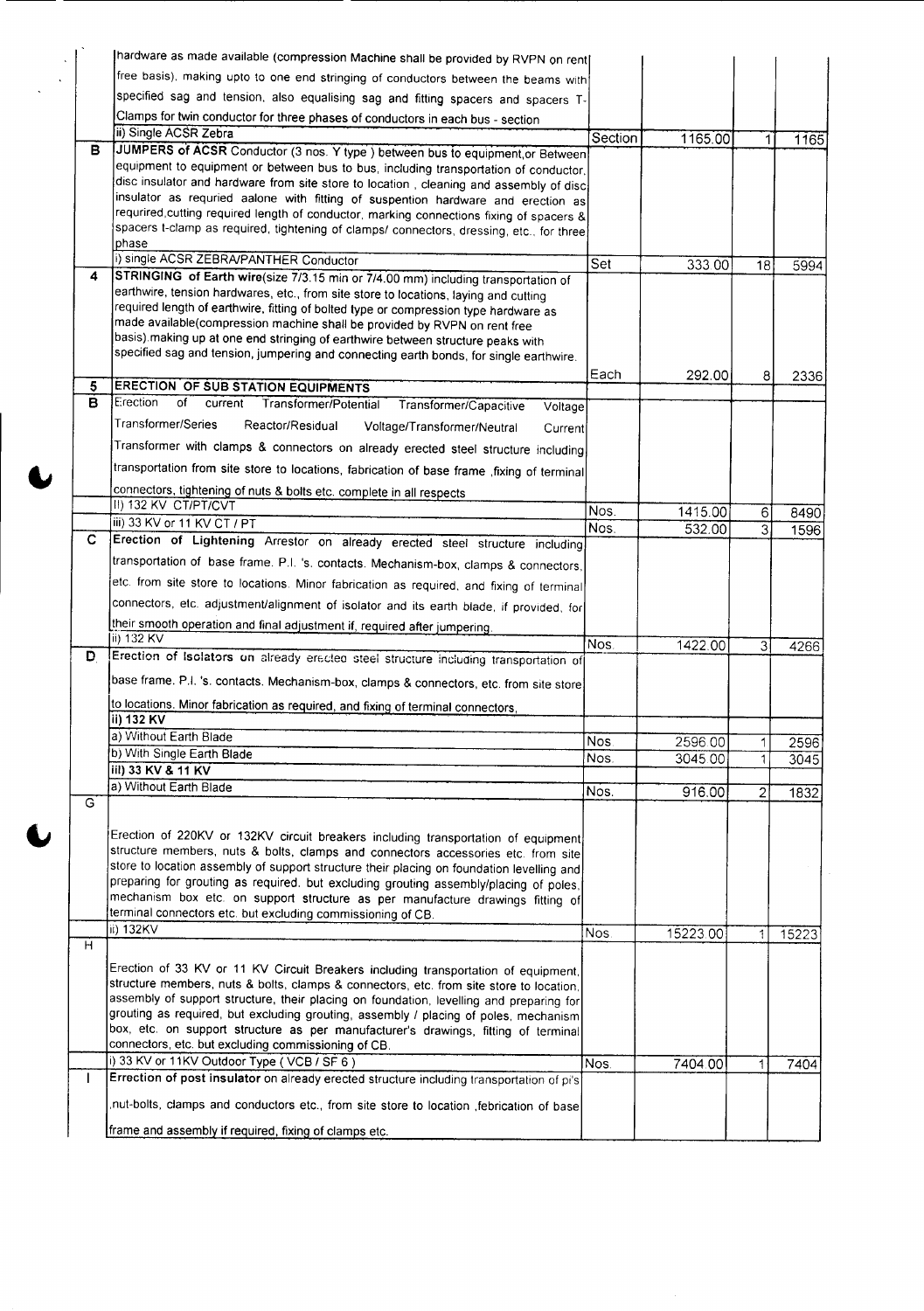|              | iii) 33KV or11KV                                                                                                                                                                                                                                                                                                                                                                                                                                                | Nos.   | 75.00              | 3              | 225      |
|--------------|-----------------------------------------------------------------------------------------------------------------------------------------------------------------------------------------------------------------------------------------------------------------------------------------------------------------------------------------------------------------------------------------------------------------------------------------------------------------|--------|--------------------|----------------|----------|
| 6            | Errection of Control & Relay Panels complete in all respects including transportation                                                                                                                                                                                                                                                                                                                                                                           |        |                    |                |          |
|              | to site store to control room, palcing on foundation / cable trench as per layout,                                                                                                                                                                                                                                                                                                                                                                              |        |                    |                |          |
|              | interconnection between Control & Relay panels and with existing panels and with                                                                                                                                                                                                                                                                                                                                                                                |        |                    |                |          |
|              | existing panels, fixing of side / top covers and doors, earthing to existing earth strip in                                                                                                                                                                                                                                                                                                                                                                     |        |                    |                |          |
|              | the control room, connection of bus wiring to existing panel and between conrol and                                                                                                                                                                                                                                                                                                                                                                             |        |                    |                |          |
|              | relay panel as required                                                                                                                                                                                                                                                                                                                                                                                                                                         |        |                    |                |          |
|              | ii) Duplex Panel                                                                                                                                                                                                                                                                                                                                                                                                                                                | Nos.   | 1265.00            | $\mathbf{1}$   | 1265     |
|              | iii) Simplex Panel, DC Panel, RTCC Panel, PLCC Panel etc.                                                                                                                                                                                                                                                                                                                                                                                                       | Nos.   | 632.00             | ï              | 632      |
| $\mathbf{7}$ | Errection of Marshalling Kiosk / Line Matching Unit (LMU) / Line Matching &                                                                                                                                                                                                                                                                                                                                                                                     |        |                    |                |          |
|              | Distribution Unit (LMDU) complete in all respects including transportation to site store to                                                                                                                                                                                                                                                                                                                                                                     |        |                    |                |          |
|              | location, palcing on foundation / cable trench as per layout, preparing for grouting of                                                                                                                                                                                                                                                                                                                                                                         |        |                    |                |          |
|              |                                                                                                                                                                                                                                                                                                                                                                                                                                                                 |        |                    |                |          |
|              | foundation bolts but excluding grounting etc.<br>i) 220 KV or 132 KV Marshelling Kiosk                                                                                                                                                                                                                                                                                                                                                                          | Nos.   | 374.00             | $\mathbf{1}$   | 374      |
|              | ii) 33 KV or 11 KV Marshelling Kiosk                                                                                                                                                                                                                                                                                                                                                                                                                            | Nos.   | 192.00             | ï              | 192      |
| 10           | Laying and termination of cable                                                                                                                                                                                                                                                                                                                                                                                                                                 |        |                    |                |          |
| A            | <b>Control Cables</b>                                                                                                                                                                                                                                                                                                                                                                                                                                           |        |                    |                |          |
|              |                                                                                                                                                                                                                                                                                                                                                                                                                                                                 |        |                    |                |          |
|              | i) Laying of P.V.C. insulated unarmoured/ armoured control cables of 1.1 KV grade with                                                                                                                                                                                                                                                                                                                                                                          |        |                    |                |          |
|              | copper conductor in cable trench as per specification as required, including                                                                                                                                                                                                                                                                                                                                                                                    |        |                    |                |          |
|              | transportation of cable drums from site store to location, laying in cable trenches,                                                                                                                                                                                                                                                                                                                                                                            |        |                    |                |          |
|              | cutting to required length, placing them on cable racks/ cable trays/ cable batton &                                                                                                                                                                                                                                                                                                                                                                            |        |                    |                |          |
|              | dressing, including removing and refixing trench cover as required, making necessary                                                                                                                                                                                                                                                                                                                                                                            |        |                    |                |          |
|              | connections testing, cable marking on both the terminating ends, etc as required for all                                                                                                                                                                                                                                                                                                                                                                        |        |                    |                |          |
|              | the sizes from 2CX2.5 sq. mm to 20CX2.5 sq. mm, 4X4 sq. mm and 4X6 sq. mm                                                                                                                                                                                                                                                                                                                                                                                       |        |                    |                |          |
|              | (a) Unarmoured control cables                                                                                                                                                                                                                                                                                                                                                                                                                                   | Metres | 5.00               | 2900           | 14500    |
|              | ii) Fixing of control cables in position with single compression nickel plated brass cable<br>glands confirming to IS:12943 & having three metal washers and one rubber ring,<br>including preparation of cable and drilling of corresponding holes in gland plates etc. as<br>required, including cost of cable glands, for each cable gland of size                                                                                                           |        |                    |                |          |
|              | (a) 19 sq. mm unarmoured control cables                                                                                                                                                                                                                                                                                                                                                                                                                         | Nos.   | 44.00              | 68             | 2992     |
|              | (c) 25 sq. mm unarmoured control cables                                                                                                                                                                                                                                                                                                                                                                                                                         | Nos.   | 67.00              | 0              | $\Omega$ |
|              | (e) 32 sq. mm unarmoured control cables                                                                                                                                                                                                                                                                                                                                                                                                                         | Nos.   | 96.00              | 4              | 384      |
|              | iii) Termination of wires of cables with copper conductor using copper terminal ends(pin<br>or ring type as required of Dowell's or equivalent make as approved by the Engineer-In-<br>Charge) duly crimped with crimping with crimping tool, including making wire ends<br>ready for crimping, feruling & dressing of wires, etc as required, including cost of<br>terminal ends for all wires, for each cable at both ends for cables of the following sizes. |        |                    |                |          |
|              | (c) 4CX2.5 sq. mm                                                                                                                                                                                                                                                                                                                                                                                                                                               | Each   | 43.00              | 24             | 1032     |
|              | (d) 6CX2.5 sq. mm                                                                                                                                                                                                                                                                                                                                                                                                                                               | Each   | 64.00              | 1              | 64       |
|              | (f) 12CX2.5 sq. mm                                                                                                                                                                                                                                                                                                                                                                                                                                              | Each   | 128.00             | $\circ$        | O        |
|              | (h) 18CX2.5 sq. mm                                                                                                                                                                                                                                                                                                                                                                                                                                              | Each   | 191.00             | $\overline{2}$ | 382      |
|              | In case all the wires of any cable are not got terminated, then a deduction at<br>the rate of Rs. 6.00 shall be made for each end of the wires not terminated.                                                                                                                                                                                                                                                                                                  |        |                    |                |          |
|              | (i) 4CX4 sq. mm                                                                                                                                                                                                                                                                                                                                                                                                                                                 | Each   | 57.00              | 10 l           | 570.00   |
|              | In case all the wires of any cable are not got terminated, then a deduction at<br>the rate of Rs. 7.00 shall be made for each end of the wires not terminated.                                                                                                                                                                                                                                                                                                  |        |                    |                |          |
|              |                                                                                                                                                                                                                                                                                                                                                                                                                                                                 |        | <b>TOTAL</b>       |                | 85709    |
|              |                                                                                                                                                                                                                                                                                                                                                                                                                                                                 |        | <b>GRAND TOTAL</b> |                | 85709    |
|              |                                                                                                                                                                                                                                                                                                                                                                                                                                                                 |        |                    |                |          |

Say:- RS:- Eighty Five thousand and Seven Hundred Only

JUNIOR ENGINEER (T&C) RVPNL, KANKROLI

ASSISTANT ENGINEER(T&C) RVPNL, KANKROLI

~

EXECUTIVE ENGINEER (T&C) RVPNL,UDAIPUR

SUPERINTENDING ENGINEER(T&C) RRVPNL,UDAIPU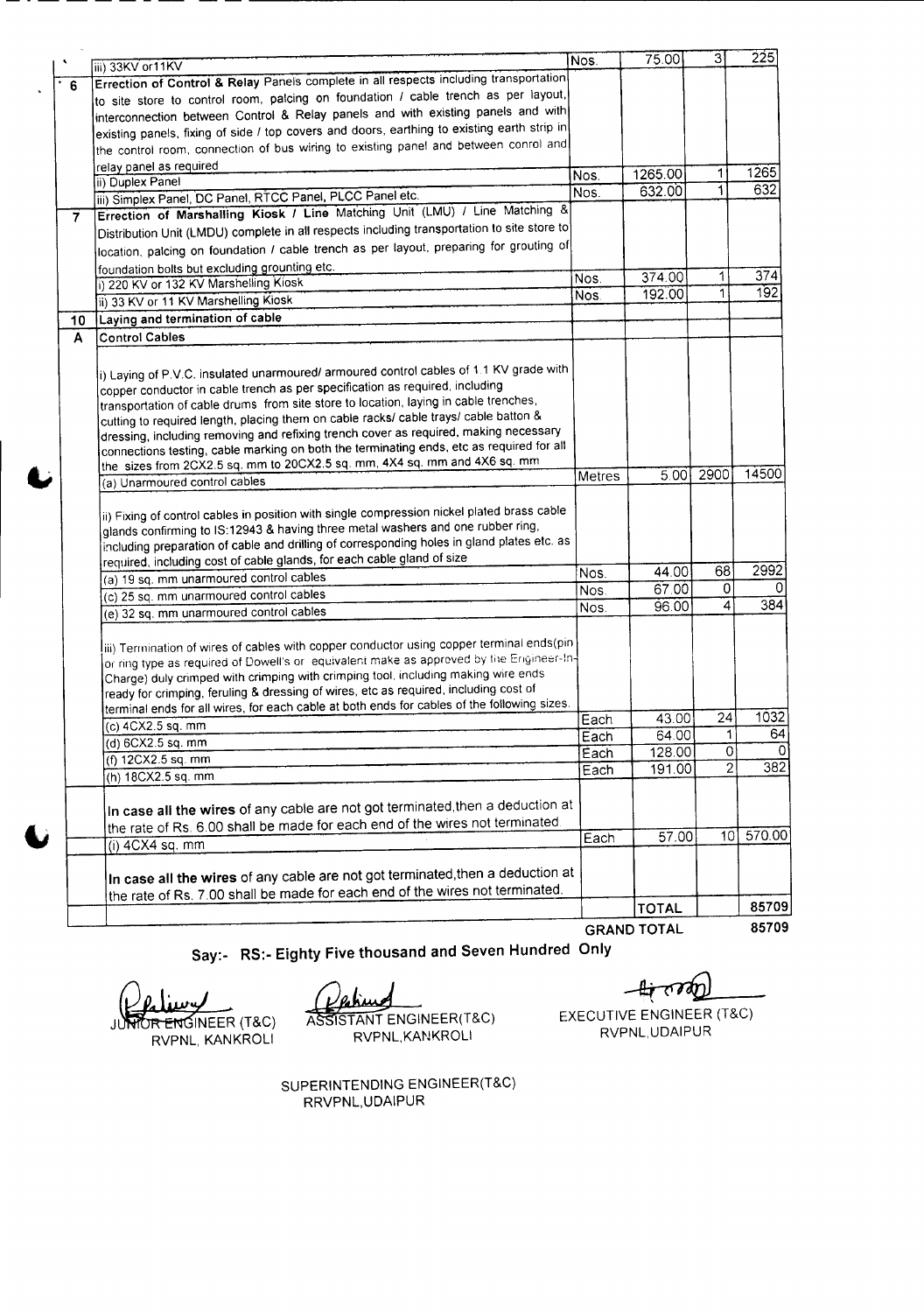#### Annexure A : Compliance with the Code of Integrity and No Conflict of Interest

Any person participating in a procurement process shall -

- (a) not offer any bribe, reward or gift or any material benefit either directly or indirectly in exchange for an unfair advantage in procurement process or to otherwise influence the procurement process;
- (b) not misrepresent or omit that misleads or attempts to mislead so as to obtain a financial or other benefit or avoid an obligation;
- (c) not indulge in any collusion, Bid rigging or anti-competitive behavior to impair the transparency, fairness and progress of the procurement process;
- (d) not misuse any information shared between the procuring Entity and the Bidders with an intent to gain unfair advantage in the procurement process;
- (e) not indulge in any coercion including impairing or harming or threatening to do the same, directly or indirectly, to any party or to its property to influence the procurement process;
- (f) not obstruct any investigation or audit of a procurement process;
- (g) disclose conflict of interest, if any; and
- (h) disclose any previous transgressions with any Entity in India or any other country during the last three years or any debarment by any other procuring entity.

#### Conflict of Interest:-

The Bidder participating in a bidding process must not have a Conflict of Interest.

A Conflict of Interest is considered to be a situation in which a party has interests that could improperly influence that party's performance of official duties or responsibilities, contractual obligations, or compliance with applicable laws and regulations.

i. A Bidder may be considered to be in Conflict of Interest with one or more parties in a bidding process if, including but not limited to:

- a. have controlling partners/ shareholders in common; or
- b. receive or have received any direct or indirect subsidy from any of them; or
- c. have the same legal representative for purposes of the Bid; or
- d. have a relationship with each other, directly or through common third parties, that puts them in a position to have access to information about or influence on the Bid of another Bidder, or influence the decisions of the Procuring Entity regarding the bidding process; or
- e. the Bidder participates in more than one Bid in a bidding process. Participation by a Bidder in more than one Bid will result in the disqualification of all Bids in which the Bidder is involved. However, this does not limit the inclusion of the same subcontractor, not otherwise participating as a Bidder, in more than one Bid; or
- f. the Bidder or any of its affil iates participated as a consultant in the preparation of the design or technical specifications of the Goods, Works or Services that are the subject of the Bid; or
- g. Bidder or any of its affiliates has been hired (or is proposed to be hired) by the Procuring Entity as engineer-in-charge/ consultant for the contract.

Doc I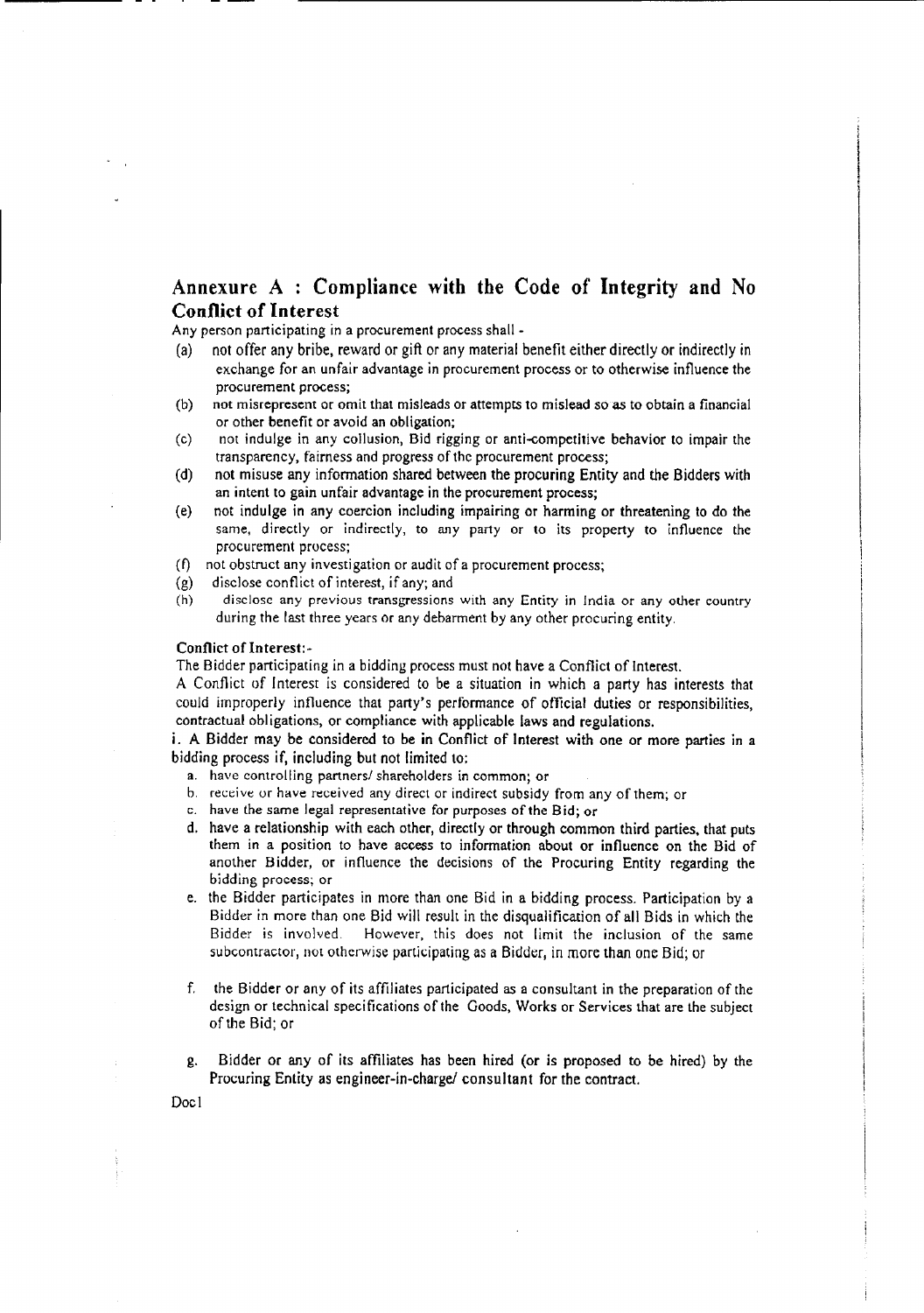# **Annexure B : Declaration** fby **the Bidder regarding Qualifications**

#### Declaration by the Bidder

i !

In relation to my/our Bid submitted to .............................. for procurement of .................. .In response I to t hei err N'once I'nvitmg. BidISO N .. Dated like hereby declare under Section 7 of Rajasthan Transparency in Public Procurement Act, 2012, that:

- I. I/we possess the necessary professional, technical, financial and managerial resources and competence required by the Bidding Document issued by the Procuring Entity;
- 2. lIwe have fulfilled my/our obligation to pay such of the taxes payable to the Union and the State Government or any local authority as specified in the Bidding Document;
- 3, I/we are not insolvent, in receivership, bankrupt or being wound up, not have my/our affairs administered by a court or a judicial officer, not have my/our business activities suspended and not the subject of legal proceedings for any of the foregoing reasons;
- 4. I/we do not have, and our directors and officers not have, been convicted of any criminal offence related to my/our professional conduct or the making of false statements or misrepresentations as to my/our qualifications to enter into a procurement contract within a period of three years preceding the commencement of this procurement process, or not have been otherwise disqualified pursuant to debarment proceedings;
- *5. Ifwe* do not have a conflict of interest as specified in the Act, Rules and the Bidding Document, which materially affects fair competition;

Date: Place: Signature of bidder Name: Designation: Address:

Doc!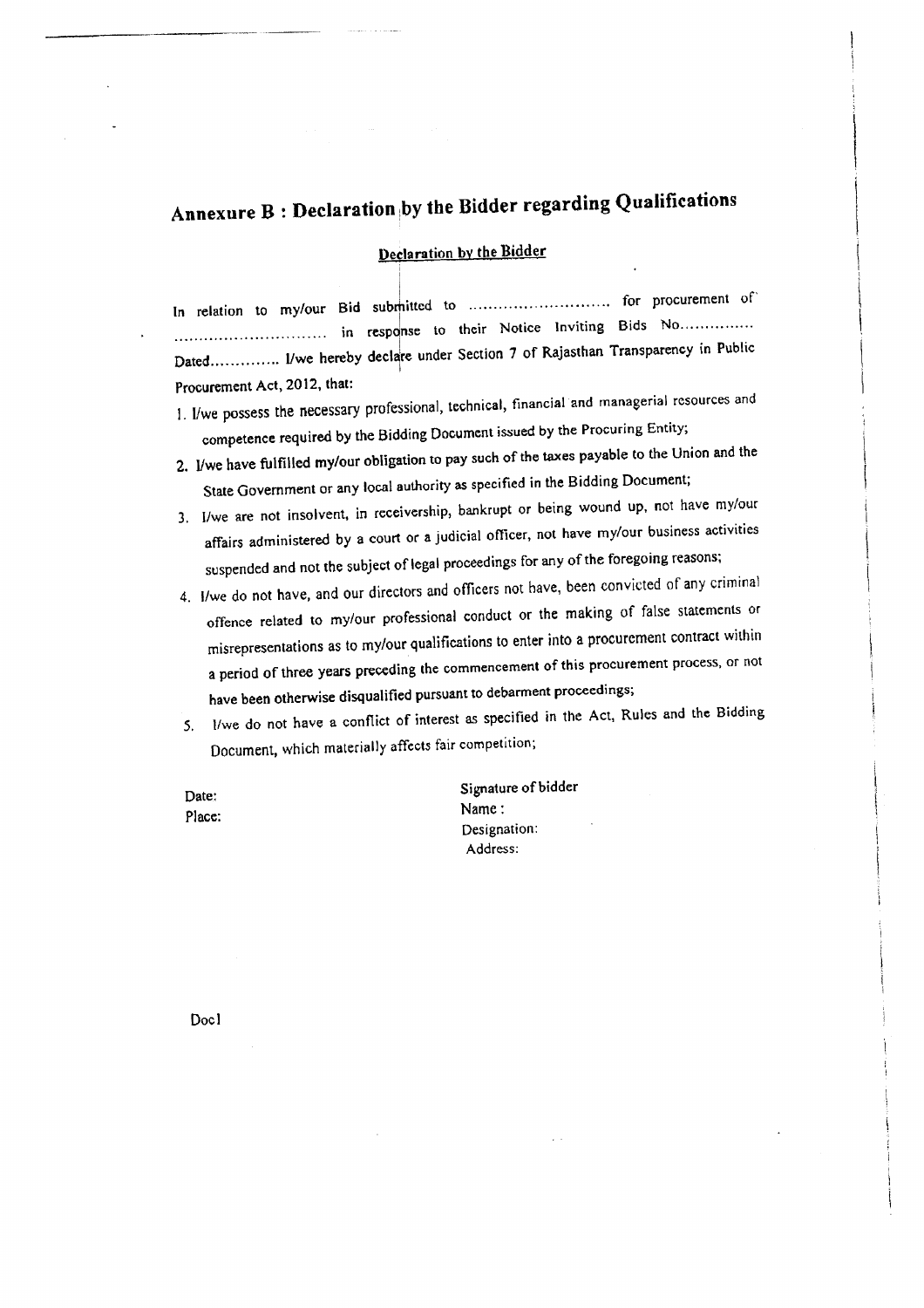## Annexure C : Grievance Redressal during Procurement Process

The designation and address of the First Appellate Authority is \_ The designation and address of the Second Appellate Authority is \_ (1) Filing an appeal

If any Bidder or prospective bidder is aggrieved that any decision, action or omission of the Procuring Entity is in contravention to the provisions of the Act or the Rules or the Guidelines issued thereunder, he may file an appeal to First Appellate Authority, as specified in the Bidding Document within a period of ten days from the date of such decision or action, omission, as the case may be, clearly giving the specific ground or grounds on which he feels aggrieved:

Provided that after the declaration of a Bidder as successful the appeal may be filed only by a Bidder who has participated in procurement proceedings:

Provided further that in case a Procuring Entity evaluates the Technical Bids before the opening of the Financial Bids, an appeal related to the matter of Financial Bids may be filed only by a Bidder whose Technical Bid is found to be acceptable.

- (2) The officer to whom an appeal is filed under para (I) shall deal with the appeal as expeditiously as possible and shall endeavour to dispose it of within thirty days from the date of the appeal.
- (3) If the officer designated under paru (1) fails to dispose of the appeal filed within the period specified in para (2), or if the Bidder or prospective bidder or the Procuring Entity is aggrieved by the order passed by the First Appellate Authority, the Bidder or prospective bidder or the Procuring Entity, as the case may be, may file a second appeal to Second Appellate Authority specified in the Bidding Document in this behalf within fifteen days from the expiry of the period specified in para (2) or of the date of receipt of the order passed by the First Appellate Authority, as the case may be.

#### (4) Appeal not to lie in certain cases

No appeal shall lie against any decision of the Procuring Entity relating to the following matters, namely:-

(a) determination of need of procurement;

- (b) provisions limiting participation of Bidders in the Bid process;
- (c) the decision of whether or not to enter into negotiations;
- (d) cancellation of a procurement process;
- (e) applicability of the provisions of confidentiality.

#### (5)Form of Appeal

- (a) An appeal under para (I) or (3) above shall be in the annexed Form along with as many copies as there are respondents in the appeal.
- (b) Every appeal shall be accompanied by an order appealed against, if any, affidavit verifying the facts stated in the appeal and proof of payment of fee.

Doc1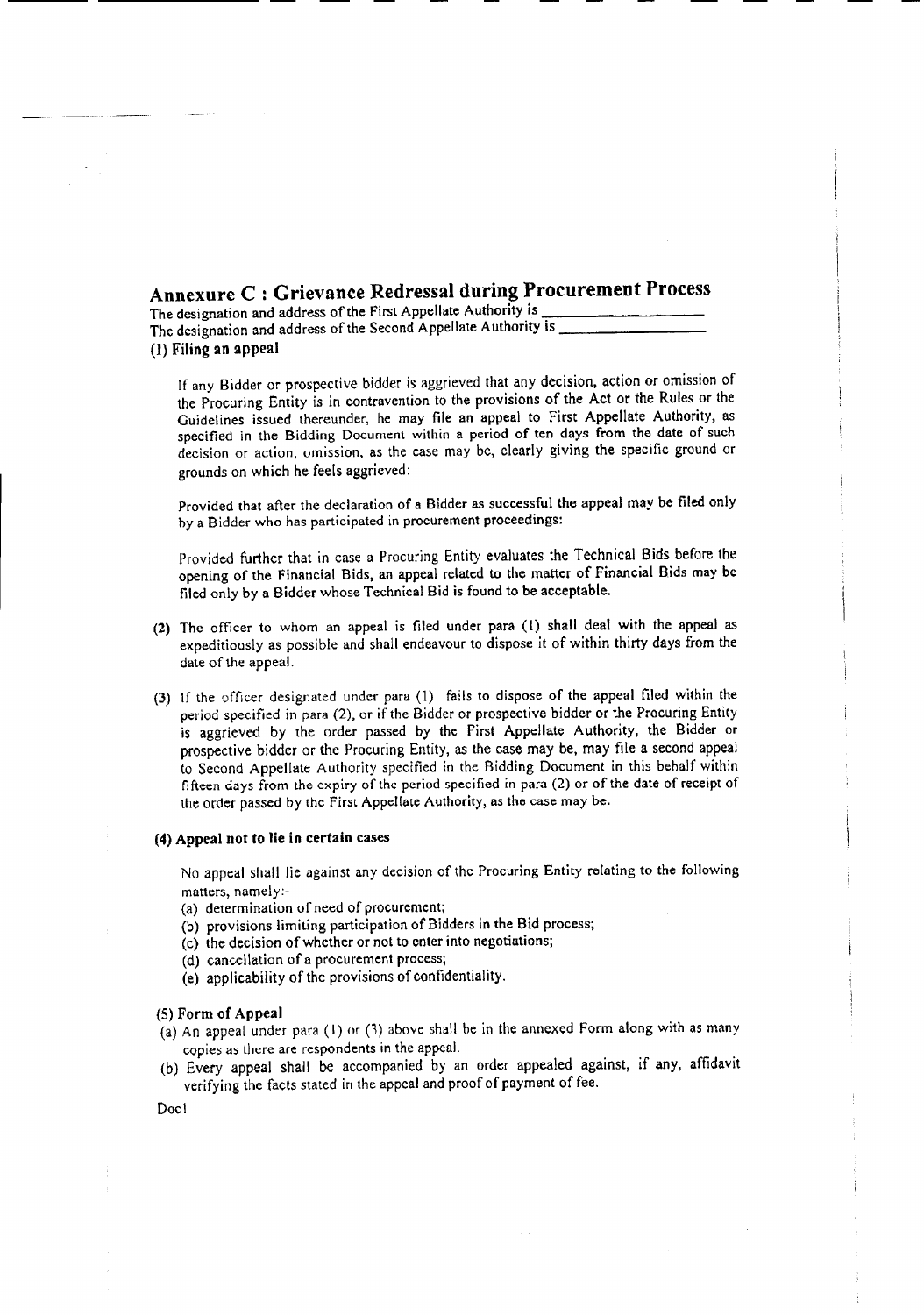- (c) Every appeal may be presented to First Appellate Authority or Second Appellate Authority, as the case may be, in person or through registered post or authorised representative.
- (6) Fee for filing appeal
- (a) Fee for first appeal shall be rupees two thousand five hundred and for second 'appeal shall be rupees ten thousand, which shall be non-refundable.
- (b) The fee shall be paid in the form of bank demand draft or banker's cheque of a Scheduled Bank in India payable in the name of Appellate Authority concerned.

#### (7) Procedure for disposal of appeal

- (a) The First Appellate Authority or Second Appellate Authority, as the case may be, upon filing of appeal, shall issue notice accompanied by copy of appeal, affidavit and documents, if any, to the respondents and fix date of hearing.
- (b) On the date fixed for hearing, the First Appellate Authority or Second Appellate Authority, as the case may be, shall,-
	- (i) hear all the parties to appeal present before him; and
	- (ii) peruse or inspect documents, relevant records or copies thereof relating to the matter.
- Cc) After hearing the parties. perusal or inspection of documents and relevant records or copies thereof relating to the matter, the Appellate Authority concerned shall pass an order in writing and provide the copy of order to the parties to appeal free of cost.
- (d) The order passed under sub-clause (c) above shall also be placed on the State Public Procurement Portal.

Doc I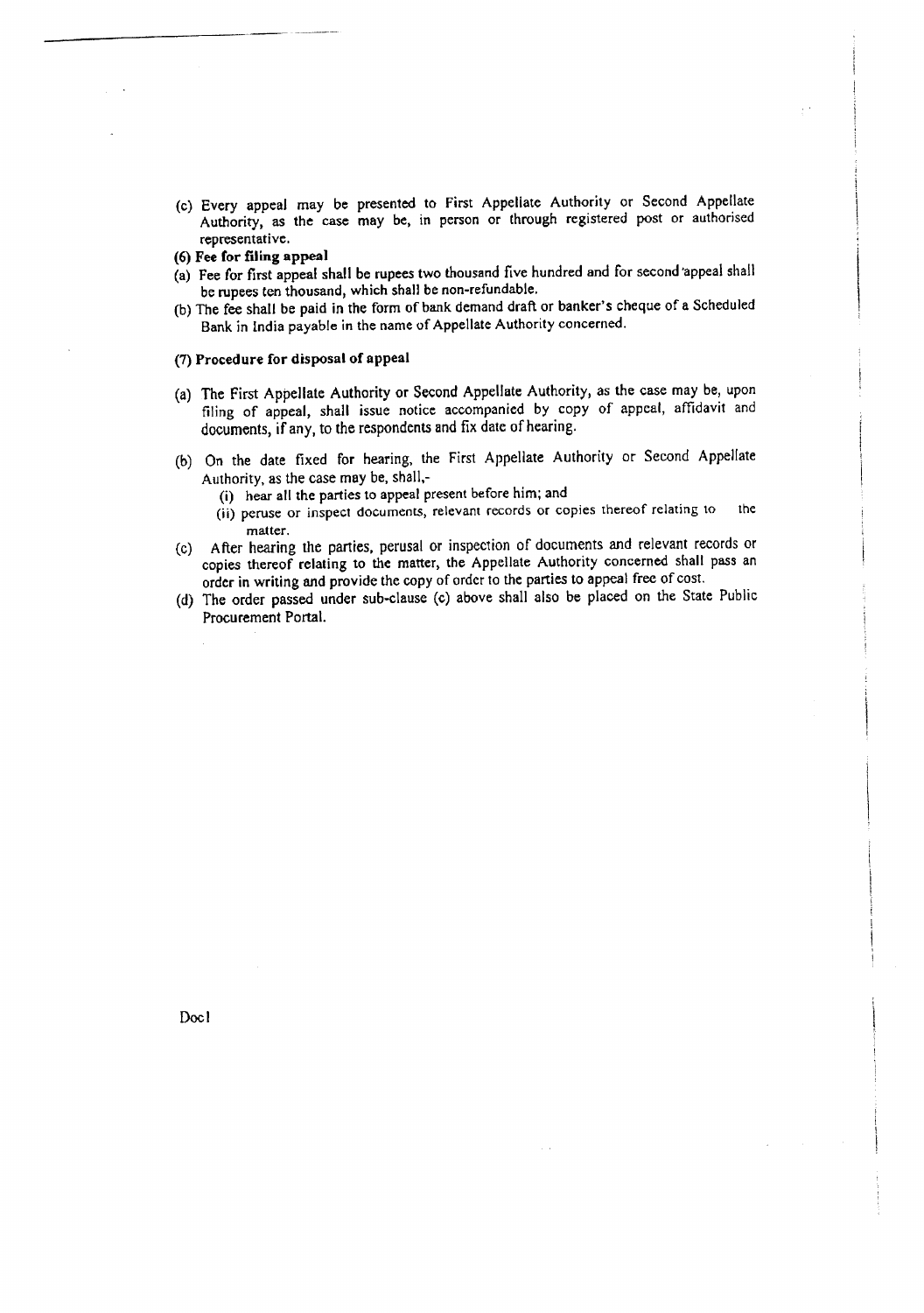## **Annexure D : Additional Conditions of Contract**

1. Correction of arithmetical errors

Provided that a Financial Bid is substantially responsive, the Procuring Entity will correct arithmetical errors during evaluation of Financial Bids on the following basis:

- i. jf there is a discrepancy between the unit price and the total price that is obtained by multiplying the unit price and quantity, the unit price shall prevail and the total price shall be corrected, unless in the opinion of the Procuring Entity there is an obvious misplacement of the decimal point in the unit price, in which case the total price as quoted shall govern and the unit price shall be corrected;
- ii, if there is an error in a total corresponding to the addition or subtraction of subtotals, the subtotals shall prevail and the total shall be corrected; and
- iii. if there is a discrepancy between words and figures, the amount in words shall prevail, unless the amount expressed in words is related to an arithmetic error, in which case the amount in figures shall prevail subject to (i) and (ii) above.

If the Bidder that submitted the lowest evaluated Bid does not accept the correction of errors, its Bid shall be disqualified and its Bid Security shall be forfeited or its Bid Securing Declaration shall be executed.

## 2. Procuring Entity's Right to Vary Quantities

(i) At the time of award of contract, the quantity of Goods, works or services originally specified in the Bidding Document may be increased or decreased by a specified percentage, but such increase or decrease shall not exceed twenty percent, of the quantity specified in the Bidding Document. It shall be without any change in the unit prices or other terms and conditions of the Bid and the conditions of contract.

(ii) If the Procuring Entity does not procure any subject matter of procurement or procures less than the quantity specified in the Ridding Document due to change in circumstances, the Bidder shall not be entitled for any claim or compensation except otherwise provided in the Conditions of Contract.

(iii) In case of procurement of Goods or services, additional quantity may be procured by placing a repeat order on the rates and conditions of the original order. However, the additional quantity shall not be more than 25% of the value of Goods of the original contract and shall be within one month from the date of expiry of last supply. If the Supplier fails to do so, the Procuring Entity shall be free to arrange for the balance supply by limited Bidding or otherwise and the extra cost incurred shall be recovered from the Supplier.

Doc l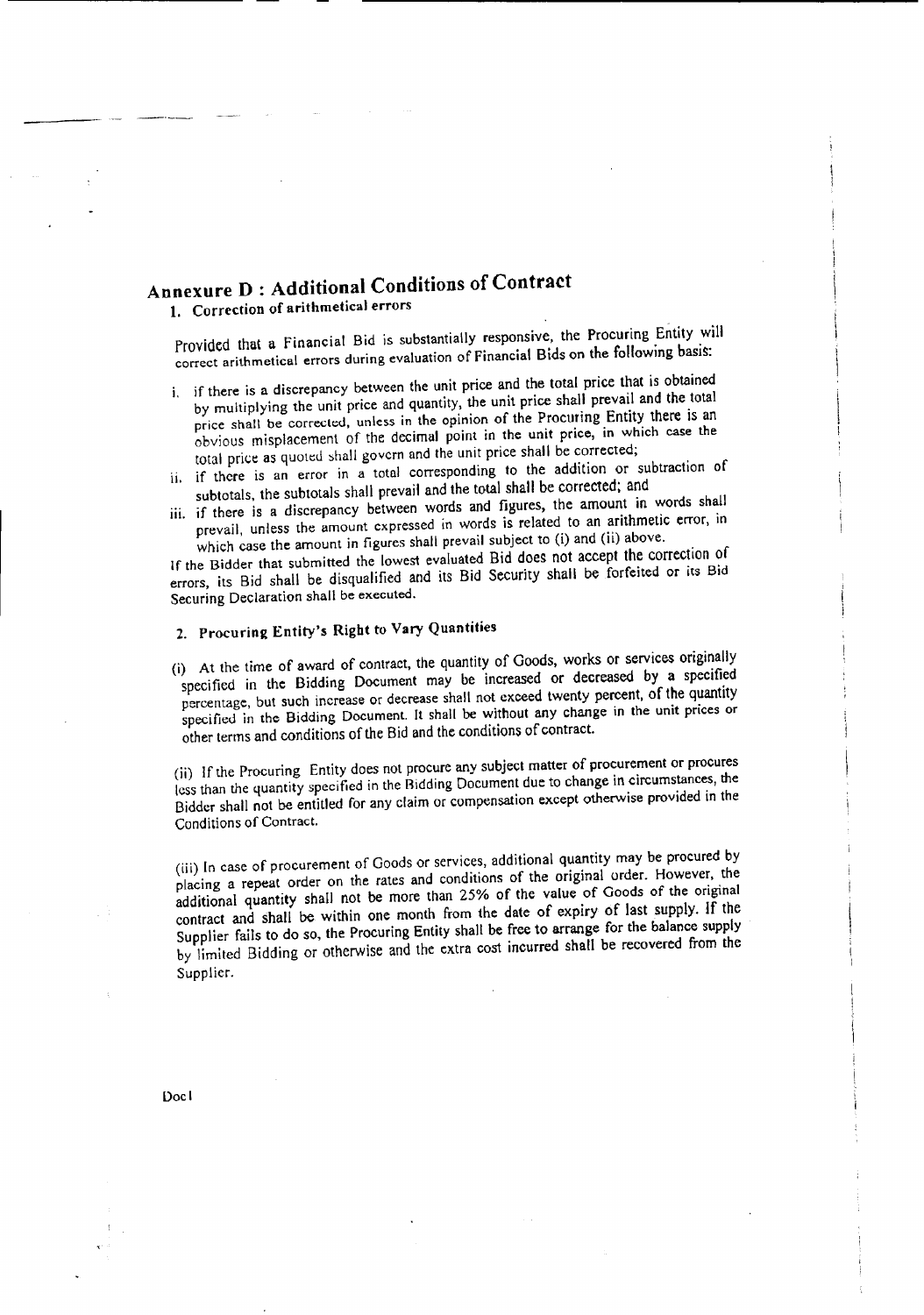## 3. Dividing quantities among more than one Bidder at the time of award (In case of procurement of Goods)

~~--~--- ..----.--

As a general rule all the quantities of the subject matter of procurement shall be procured from the Bidder, whose Bid is accepted. However, when it is considered that the quantity of the subject matter of procurement to be procured is very large and it may not be in the capacity of the Bidder, whose Bid is accepted, to deliver the entire quantity or when it is considered that the subject matter of procurement to be procured is of critical and vital nature, in such cases, the quantity may be divided between the Bidder, whose Bid is accepted and the second lowest Bidder or even more Bidders in that order, in a fair, transparent and equitable manner at the rates of the Bidder, whose Bid is accepted.

Docl